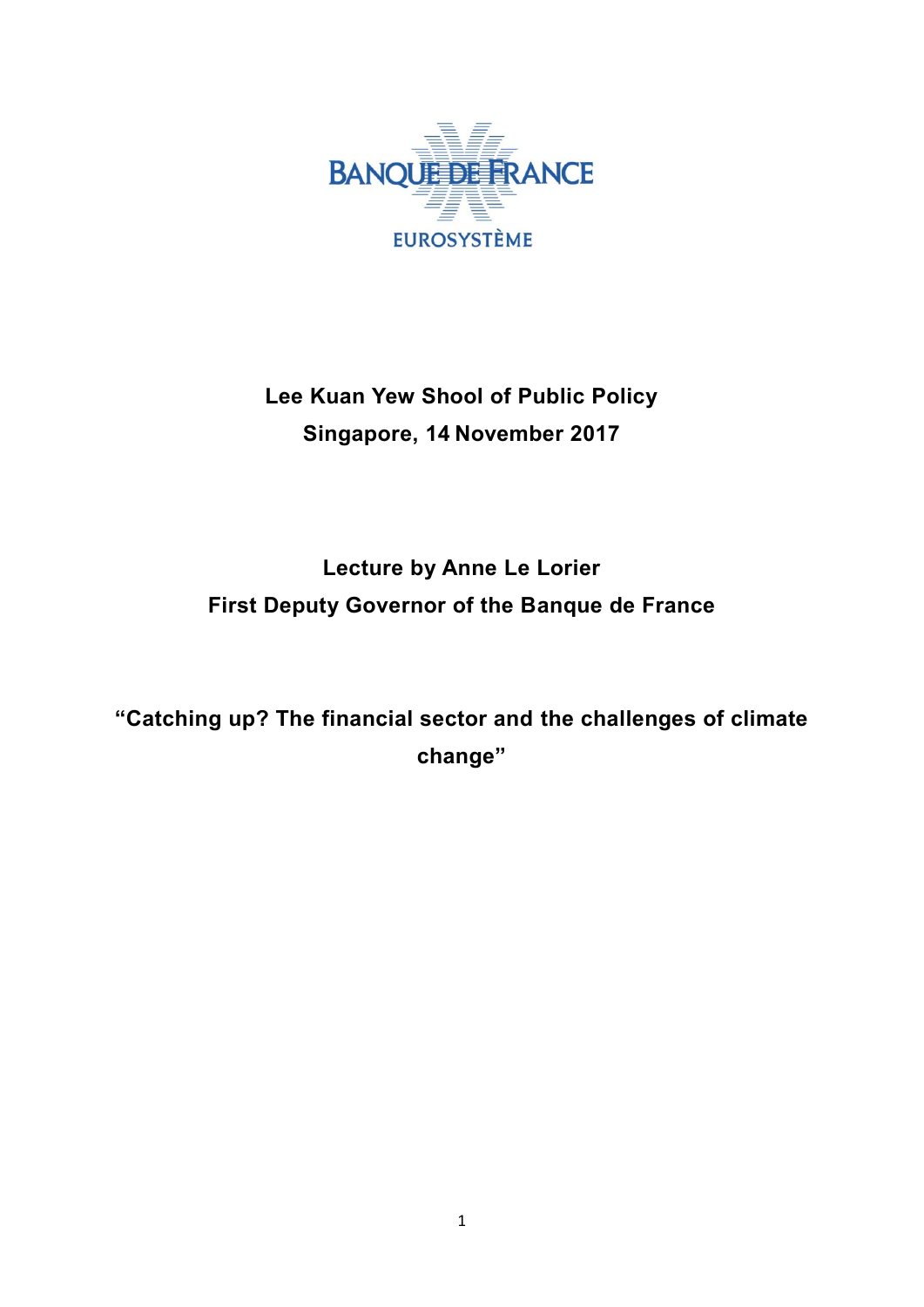#### **Ladies and gentlemen,**

**It's my great pleasure to be in Singapore tonight, one of the greenest cities in the world**. Despite its density, Singapore has achieved impressive successes in energy efficiency buildings as well as in water cleaning. The most popular one is that river otters are back and doing well. But beyond the preservation of biodiversity and its participation to the endeavors against climate change, Singapore is also taking some impressive steps to become the leading financial hub in Asia for green finance.

Mainstreaming green finance is not an option anymore, it is a necessity. Climate change is already a reality and comes with potentially significant impacts on our economies. The taxonomy of climate related risks (physical risks, transition risks, liabilities risks) likely to affect the entities of the financial sector is now well-known, I would therefore like to focus my intervention today on the new opportunities generated by the transition to a low-carbon economy as well the challenges to tackle in that regard.

**First, let me underline that financing the transition to a low carbon world economy requires to shift trillions of dollars within a very short time frame.** Achieving the objectives of the Paris agreement would require, according to the OECD, 95 trillion USD to be invested globally in infrastructures (energy, transportation, water, telecommunication) between 2016 and 2030, i.e 6 300 billion USD a year. Between 60 and 70% of that amount would be needed in emerging countries. There are therefore two key factors of success in financing the transition: scale and time.

**Of course, we are not starting from zero and the financial sector in advanced or emerging economies has already understood that financing the transition was a source of opportunities (I). However, a number of obstacles still need to be overcome (II) to scale up and mainstream green finance. Last but not least, public authorities have a role to play (III) both to make sure that the financial sector is well equipped to cope with climate related risks and to create a favorable environment for green finance to "flourish" if I may say so.**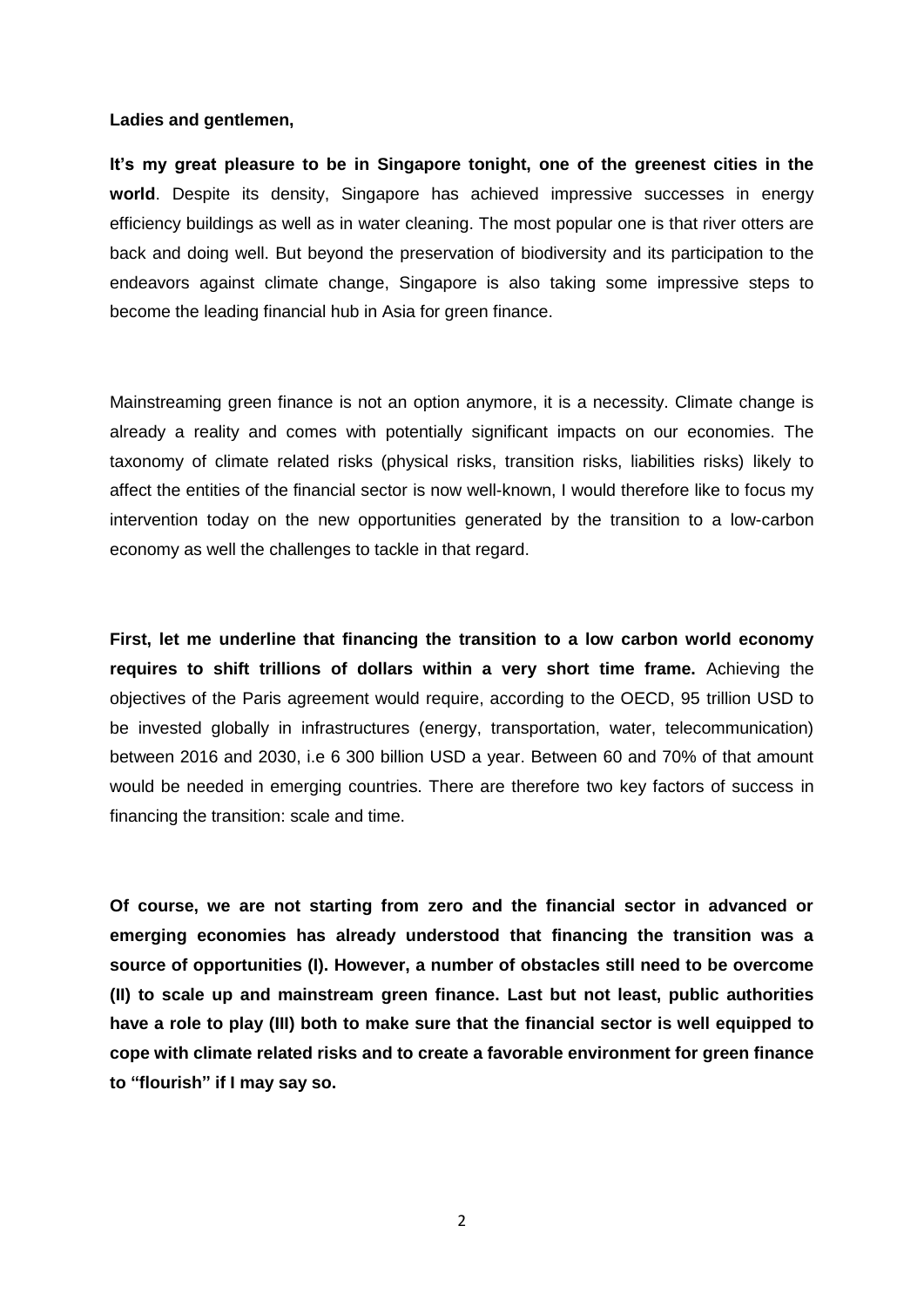**I) The financial sector in advanced or emerging economies has already understood that financing the transition was a source of opportunities** 

**The market, both on the sell and buy sides has clearly identified green finance as a new opportunity and as a way to align private and public interests.** Financial institutions have developed innovative voluntary approaches, such as the Principle for Responsible Investments (PRI), supported by the United Nations which gathers 1 800 asset managers accounting for trillions of investments. In the same vein, the CERES investors network is a market initiative which comprises 130 institutional investors managing 17 trillion USD in assets to deal with sustainability challenges. In other countries, such as in France, the law (to be precise the article 173 of the August 2015 law on energy transition) contains some requirements in terms of carbon disclosure applicable to banks, insurers, listed corporations and institutional investors' exposures and in terms of setting out their strategy toward low carbon economy. At the international level, the private sector-led FSB Climate Disclosure Task-Force has published its voluntary recommendations pertaining to climate-related financial risk disclosures for companies and financial institutions. The publication was accompanied by statements of support from more than 100 firms with a market cap of over 3.3 trillion USD and financial firms responsible for assets of more than 24 trillion USD. And the numbers are growing.

**As a result, green finance has already started to gain scale at a global level.** There are around 900 billion USD climate-aligned bonds in  $2017<sup>1</sup>$ , including 221 billion USD of labelled green bonds. The market is gradually gaining speed and nearly doubled in volume last year. These figures do not reflect the entire reality of green capital flows: bank loans, for instance, can have and are already having a tremendous contribution to the transition, but the lack of reporting and of a green asset taxonomy hinders a reliable estimation of the flows. **In this promising dynamic, financial innovation is key.** Green bonds are an extremely useful tool to scale up financial flows, thanks to enhanced transparency on the assets and the processes. New perspectives emerge with the green securitization, green covered bonds which could help reaching smaller projects, as for instance householders' investments in electric car or thermal renovation or SMEs and diversify green asset classes.

 $\overline{a}$ 

<sup>1</sup> Source: the Climate bond initiative, 2017 [https://www.climatebonds.net/files/files/CBI-SotM\\_2017-](https://www.climatebonds.net/files/files/CBI-SotM_2017-Bonds&ClimateChange.pdf) [Bonds&ClimateChange.pdf](https://www.climatebonds.net/files/files/CBI-SotM_2017-Bonds&ClimateChange.pdf)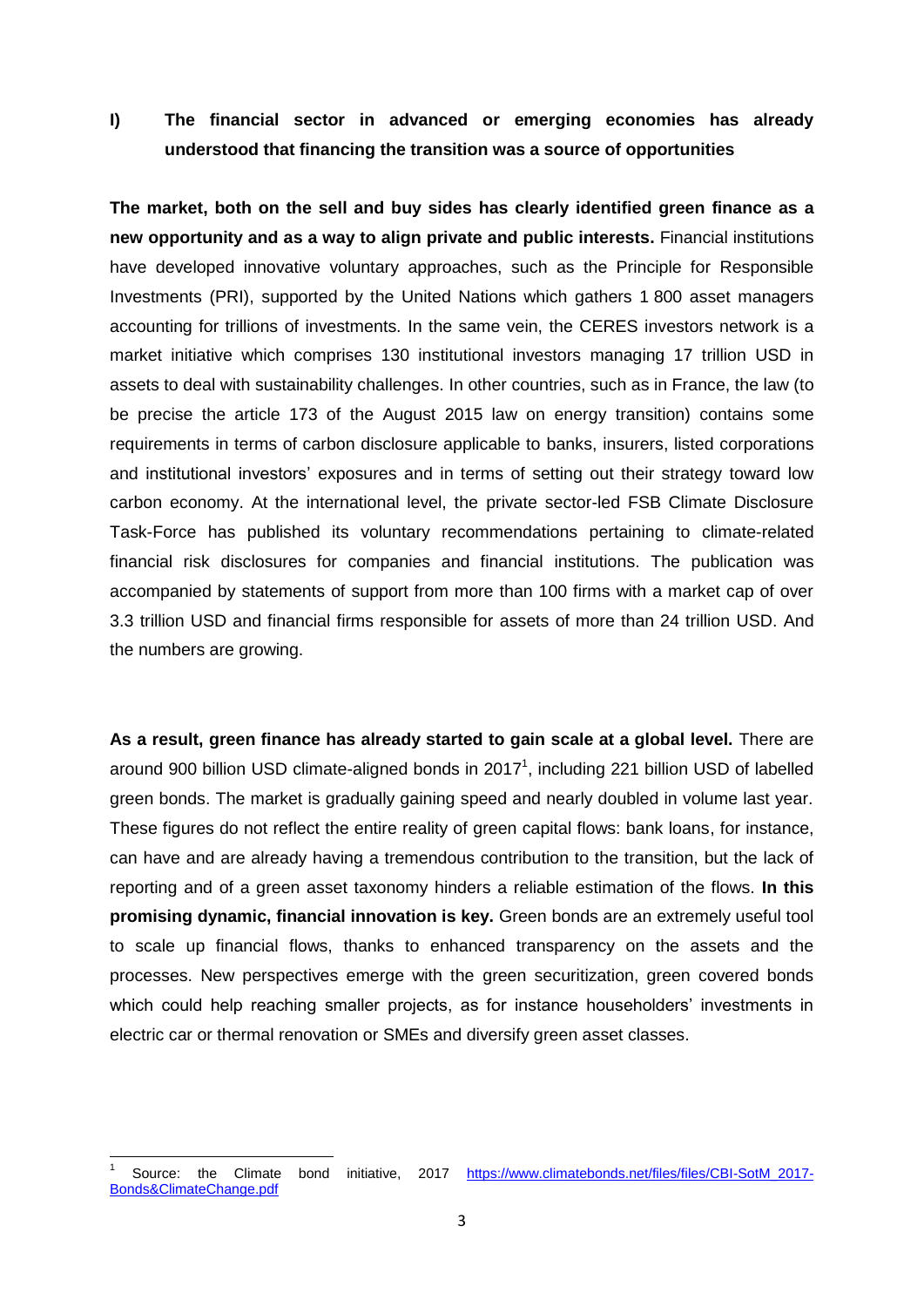With this background, the Paris financial center is striving. For instance in 2016<sup>2</sup> France was the third largest green bond issuer, after China and the US and Paris could be the first one in 2017. The particular situation of the French financial sector could be explained by its historical expertise in responsible investment and a complete value chain for green finance, i.e public and private issuers, third party reviewers, investors, arrangers and book runners and in particular for green bonds. The issuance of the biggest green sovereign bond at €7bn in January 2017 has been a key milestone. The so called "green OAT" is the first sovereign issuance with such detailed commitments in terms of transparency, reporting and impact assessment. The funds will be used by the French Government to finance a variety of policies, such as building, transportation, energy (outside nuclear energy), biodiversity, adaptation and fight against pollution. Moreover, French corporate issuers are among the most active, such as Engie who issued the biggest private green bond (€2.5Bn in 2014), investors, third party reviewers and arrangers.

**Some emerging economies have also clearly identified climate as the most challenging issue in their search for a sustainable development.** China for instance is moving fast to foster the transition path through green credit, green development funds, stimulation of the green bond market in order to increase investment in sustainable infrastructure for energy, land use and urban development. India is among the top 10 green issuers in the world. For instance the Security and Exchange Board of India (SEBI) released guidelines in May 2017 on issuances across sectors, reporting, the impact of green bonds.

**Against the backdrop of the massive financing needs, green private finance cannot be the only answer and would have to be "blended" with or complemented by public finance and financial development assistance**. Some projects, such as transportation or energy infrastructure, might require too much funds or are too risky to be borne only by private investors. In this case, public finance is a crucial leverage to start new projects that will reach both development and sustainability purposes. Multilateral Development Banks' (MDB) commitments for climate finance reached 27.4 bn USD in 2016<sup>3</sup>.

**.** 

<sup>2</sup> Source : HSBC [http://www.latribune.fr/entreprises-finance/banques-finance/la-france-numero-3-mondial](http://www.latribune.fr/entreprises-finance/banques-finance/la-france-numero-3-mondial-durable-de-la-finance-verte-754877.html)[durable-de-la-finance-verte-754877.html](http://www.latribune.fr/entreprises-finance/banques-finance/la-france-numero-3-mondial-durable-de-la-finance-verte-754877.html) 3 <http://www.eib.org/attachments/press/2016-joint-report-on-mdbs-climate-finance.pdf>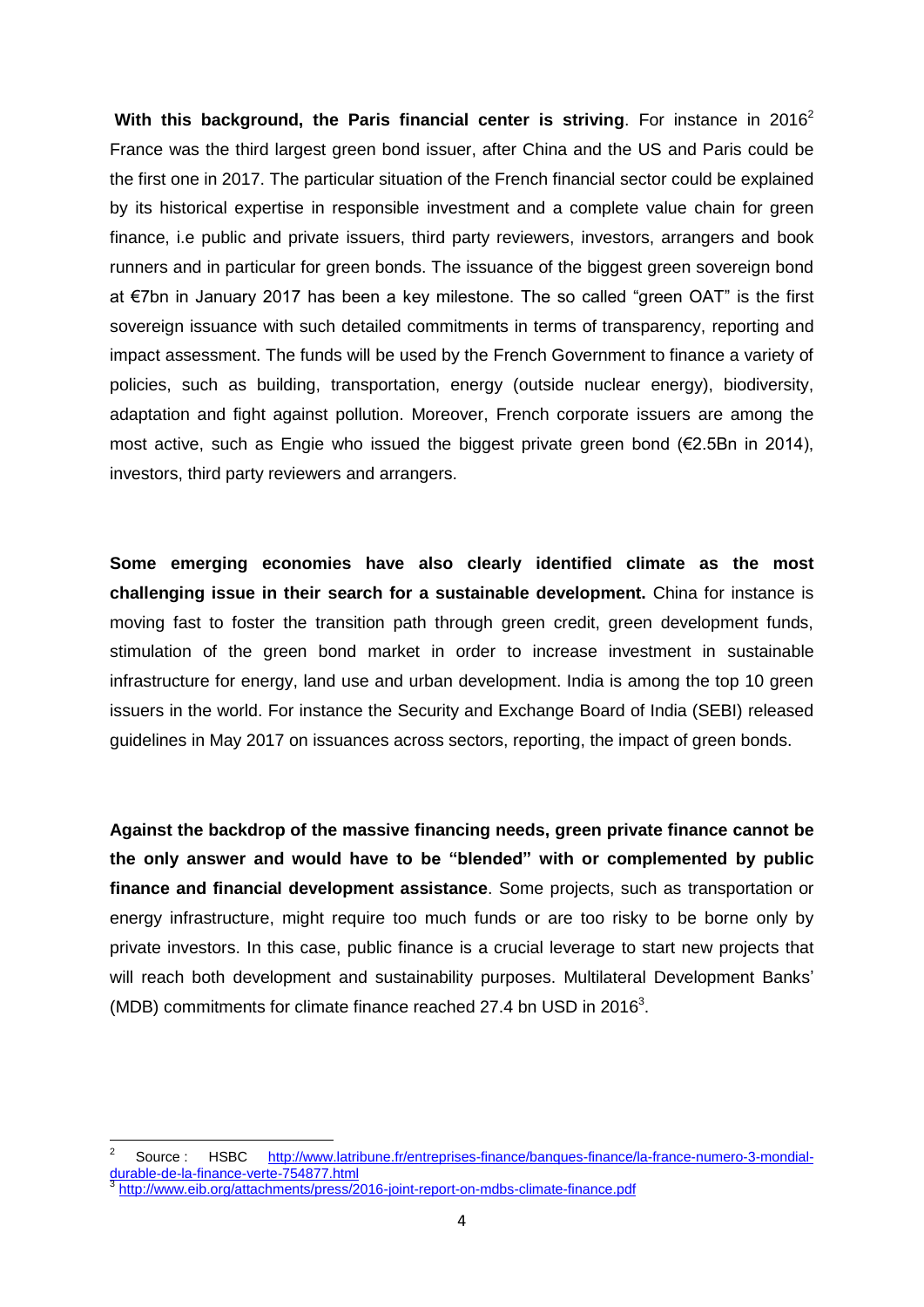### **II) Even though these developments are promising, we are still far from the scale needed to successfully finance the transition to a low carbon world economy. A number of obstacles still need to be overcome to scale up green finance and achieve the scale needed to finance the transition**

**First, the increasing mobilization comes with new questions regarding the definition of green.** What is green and can/should its definition be standardized? As some analysts say, there are "50 shades of green". Authorities should make sure that the scaling-up of the green asset markets, green bonds and green loans in particular, takes place in an orderly manner and that market integrity is preserved. One key aspect for scaling up is to prevent the risk of "green washing". The "greenness" of an underlying asset highly depends on the label or green rating methodology you are using. For instance, in some emerging countries, green bonds can finance clean coal or nuclear plants. In my opinion, it is necessary to adapt the taxonomy to where the country stands in terms of development and energy mix. What is considered not green in France, such as coal, differs from the Indian perspective for instance. **The second question has to do with the pricing advantage of green assets.**  Green comes with advantages in the long run but could be more expensive in the shorter run due to higher transaction costs. For instance, green bond labelling has a cost, which could deter issuers. That is the logic of the Green Bond Grant Scheme, launched by the Monetary Authority of Singapore (MAS) which covers the costs of green bond external review. Progressively, green bond issuance seems to offer the issuer a financial benefit, due to a strong demand. The emergence of a green premium<sup>4</sup> is a good sign. Once this premium exceeds the cost of external review, the market will certainly grow even quicker. **Third, disclosure/reporting requirement is also key.** Disclosure is a powerful tool of market discipline and a strong way to incentivize financial actors to factor in transition risk in their investment decisions. The FSB Climate Disclosure Task-Force has provided a useful set of tools to help companies and financial institutions in this endeavor. However, there is not yet a commonly accepted methodology to assess companies' carbon emissions and therefore not a single way to assess financial institutions exposure to climate risks and opportunities.

**III) To scale up green finance public authorities have an important role to play both to make sure that the financial sector is well equipped to cope with climate related risks and to create a favorable environment for green finance to flourish if I may say so.**

 $\overline{\phantom{a}}$ 4 [https://www.climatebonds.net/2017/09/green-bond-pricing-primary-market-there-greenium-latest-analysis](https://www.climatebonds.net/2017/09/green-bond-pricing-primary-market-there-greenium-latest-analysis-climate-bonds)[climate-bonds](https://www.climatebonds.net/2017/09/green-bond-pricing-primary-market-there-greenium-latest-analysis-climate-bonds)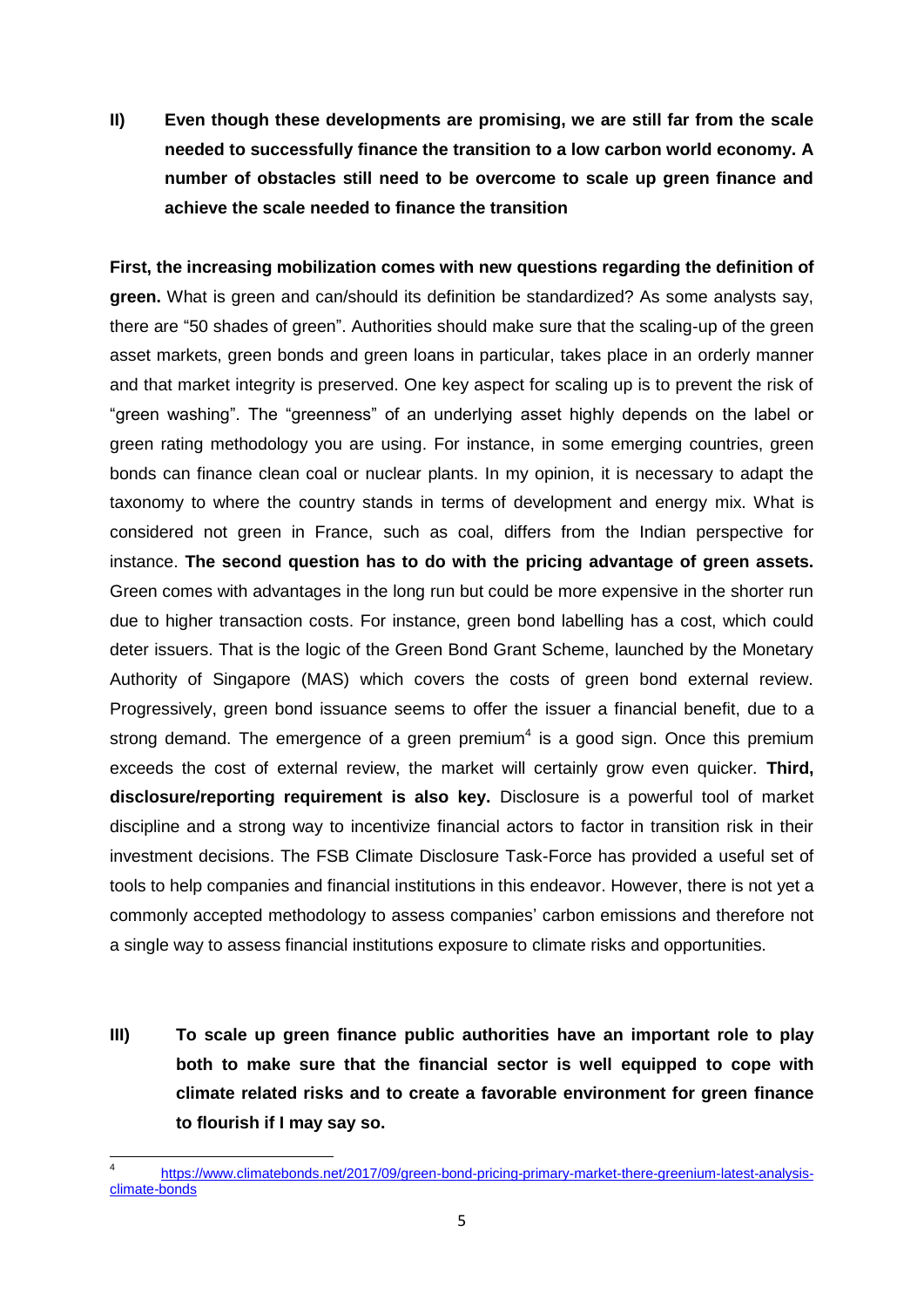The mainstreaming of green finance requires a strong and continued commitment of authorities. Among the numerous tools at their disposal, some are critical such as defining a long term path for the transition to guide market participants, protect market integrity and prevent financial risks, as well as creating a favorable environment for green finance. In the meantime, misconceptions have to be fought against. There cannot be a sectoral use of monetary policy such as giving privilege to green collateral or resorting to a green quantitative easing. Nor can supervision ignore risks, be they attached to green projects. **The first challenge, in my opinion, is to provide long term signals to the financial sector**. At this stage, there are two possibilities: either the authorities implement at an early stage the policies required to respect the 2°Celsius scenario, resulting in a smooth transition or they delay their policy responses to climate change, leading to a *too late too sudden* (ESRB, 2016) scenario and significant economic damages. **The key instrument for a soft landing is a credible carbon price.** France has recently amplified the ambition of its carbon tax. The level of carbon tax prices set on energy products should reach 44,6€ per ton of CO2 in 2018, 65,4 €/t CO2 in 2020, 86,2 €/t CO2 in 2022. Europe has agreed in February this year to further strengthen its carbon market. China has made two years ago the promising announcement of the launch of a carbon market and seems to be on the verge of implementing it.

Other policies could be emphasized, such as the decision in France to ban sales of petrol and diesel cars by 2040. The timescale provides a clear long term signal to manufacturers, financial markets and consumers. These policies are key to align incentives and anchor expectations of market participants. They reveal risks and opportunities of the transition. This means there will be loosers in the transition process: those are the companies and financial institutions that will not adapt early enough their long term strategy and business model.

**A second challenge stems from the development of green assets: how could the authorities encourage the scaling-up of the markets without damaging market integrity regarding the actual greenness of the underlying assets?** The idea of a voluntary green bond label that is more strictly defined than current labels is relevant but can in practice only apply to a region where the same conception of "green" prevails, for instance at the EU level. In the same vein, the identification of green loans for householders or SMEs through an agreed taxonomy and the emergence of new financial products such as, for instance, green securitization are key for scaling up investments.

6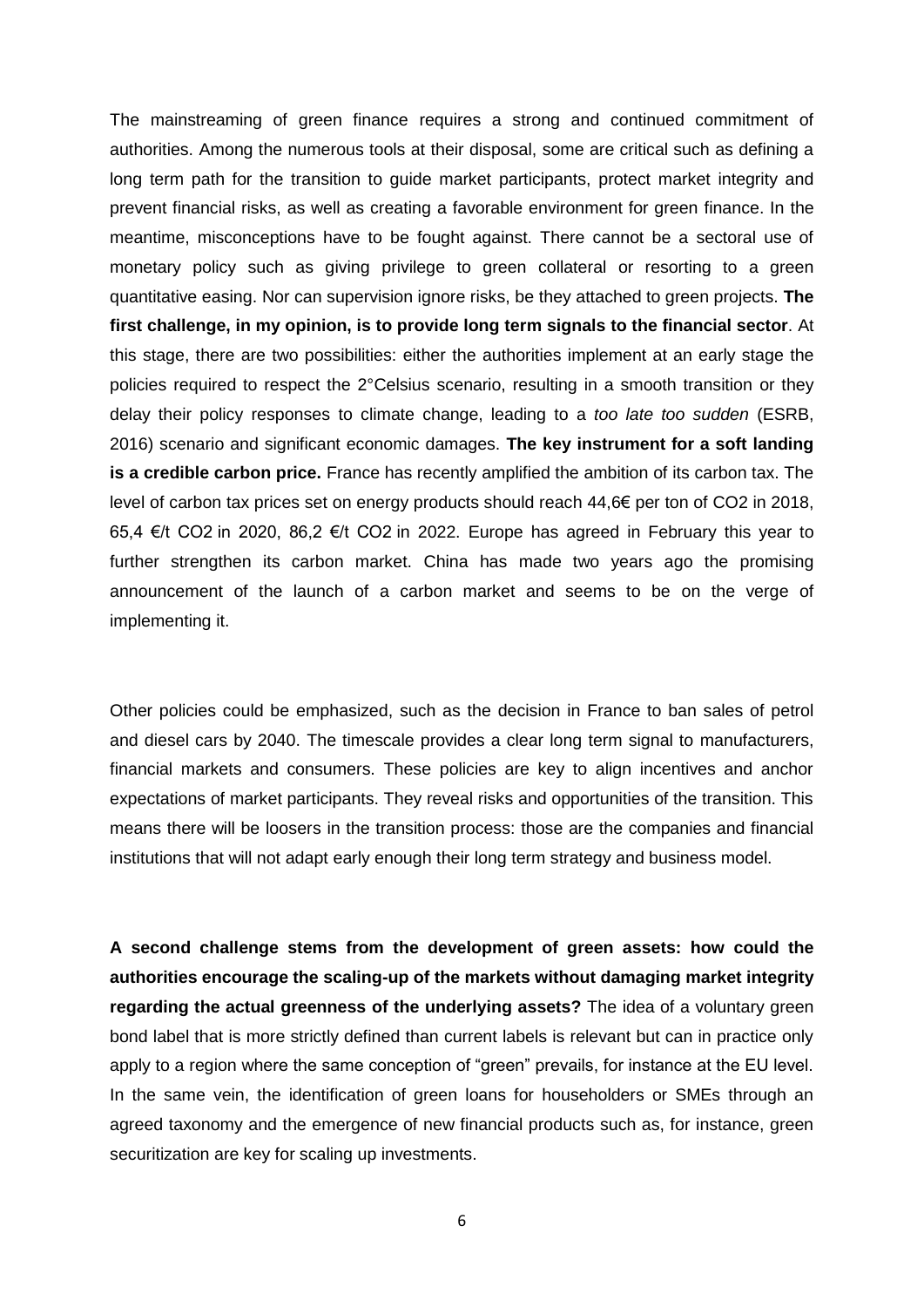One of the objectives of the French green sovereign bond was precisely to establish a high level benchmark for the market. This issuance goes with an unprecedented tracking and reporting commitments for a green bond: it was reviewed by two agencies, it followed the best practices regarding labelling and a "Green Bond Evaluation Council" made up of independent scientists and economists of international repute will monitor and evaluate the environmental impact.

Furthermore, the French Government endorsed a Label for the Energy and Ecological Transition in 2015. This label covers funds dedicated to financing the green economy, including funds invested in listed equity, private equity, green bond and infrastructure.

**Third, climate change comes with new financial opportunities but also with new financial risks.** There is a consensus among policy makers, especially central banks and supervisors which have a financial stability mandate, around two approaches to help assessing the risks: the provision of environmental data through disclosure and conducting scenario based risk analysis. **Scenario based risk analysis** is a useful instrument to ensure that financial institutions are able to assess their own exposures to climate related risks and to mitigate them based on the likelihood of several scenarios of risk materialization. This methodology is meant to help banks identifying to which extent climate related risk may affect their risk profiles (credit risk mostly but also market risk and possibly operational risk) in ways which may not be captured in basic capital requirement or pillar 2. That's the approach put forward in the report jointly elaborated by the Treasury and the Banque de France/ACPR for climate related risk analysis in the French banking sector. That is also the purpose of the work undertook at the G20 level under German presidency. The group has produced a synthesis report covering risk analysis, based on case studies, and data availability. More generally, many authorities and financial institutions have developed such analysis under different forms. **Fourth, the authorities have to create a favorable environment and a political momentum both at a national level and at an international level.** It is crucial, to structure and mobilize the different stakeholders of green finance. In France, a joint initiative called "Finance for Tomorrow" brings together banks, insurance companies, asset managers, issuers, external reviewers and public authorities committed to build up a sustainable financial sector. The various work streams are very dynamic, as the Climate Finance Day which will take place on December 11 in Paris will show.